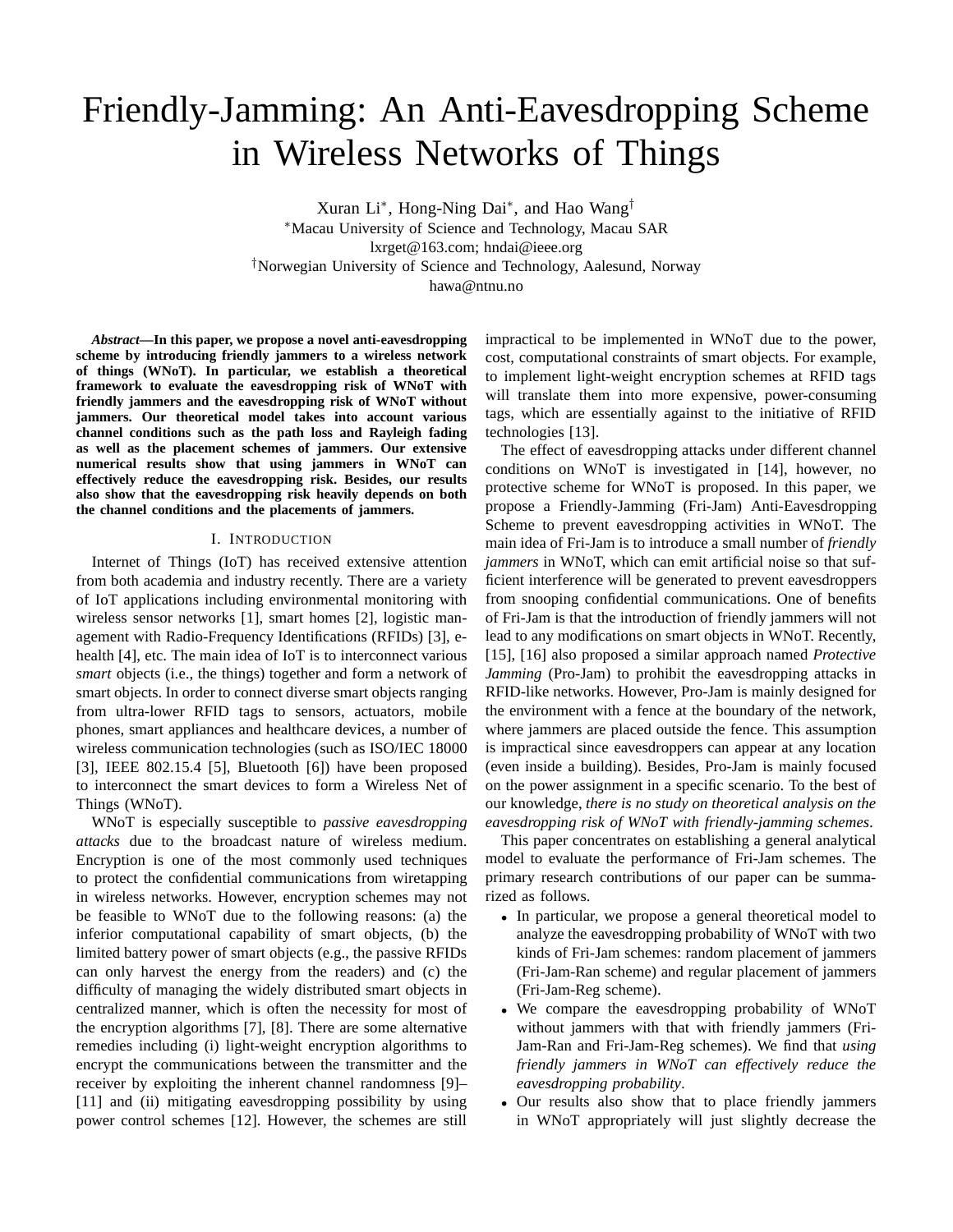transmission probability while the decrement on the transmission probability is less significant than the decrement on the eavesdropping probability.

The remaining paper is organized as follows. We first present the system model and the problem formulation in Section II. Section III then presents the main results. We next show numerical results in Section IV. Finally, the paper is concluded in Section V.

#### II. SYSTEM MODELS

# *A. Fri-Jam Schemes*

In this paper, we assume that the network is placed in a torus [17]. In this manner, the border effect can be ignored. We consider three types of users in our network: legitimate users, eavesdroppers and friendly jammers. The legitimate users are distributed according to homogeneous Poisson point process (PPP). Legitimate users transmit data packets, which might be passively snooped by eavesdroppers while legitimate users are unaware of the reconnaissance. Similar to [12], we assume that the eavesdropper is located at the center of the network without loss of generality since the network is placed in a symmetric torus.

The interference caused by friendly jammers heavily depends on the location of jammers. In this paper, we consider two placement strategies of friendly jammers in WNoT: (i) Fri-Jam-Reg scheme, in which jammers are regularly placed at deterministic locations and (ii) Fri-Jam-Ran scheme, in which jammers are regularly placed at random locations. Specifically, in Fri-Jam-Ran scheme, friendly jammers are regularly placed in a grid manner. In Fri-Jam-Ran scheme, friendly jammers are randomly distributed according to homogeneous Poisson point process (PPP). We denote the conventional scheme without friendly jammers by Non-Jam scheme in order to compare with our proposed Fri-Jam schemes.

#### *B. Channel Model*

We assume that the radio channel experiences Rayleigh fading and path loss. The received power of a receiver (i.e., a legitimate user or an eavesdropper) at a distance  $r$  from its nearest transmitter (legitimate user or friendly jammer) is  $hr^{-\alpha}$ , where h is a random variable following an exponential distribution with mean  $\frac{1}{\mu}$  and  $\alpha$  is the path loss factor. More specifically, we denote  $h \sim \exp(\mu)$ .

We then consider the *Signal to Interference plus Noise Ratio* (SINR) model. The SINR of the receiver at a random distance r from its transmitter is expressed as

$$
\text{SINR} = \frac{hr^{-\alpha}}{\sigma^2 + I_t + I_j},\tag{1}
$$

where  $\sigma^2$  is the noise power,  $I_t = \sum$  $\sum_{i \in \Phi/t_0} h_i R_i^{-\alpha}$  denotes the cumulative interference from all the legitimate users (except

for the transmitter denoted by  $t_0$ ),  $\Phi$  denotes the set of legitimate users and  $I_j$  denotes the cumulative interference generated by friendly jammers. The value of  $I_i$  heavily

depends on the placements of friendly jammers, which will be derived in Section III.

We then define the *eavesdropping condition* to determine whether the transmission from a certain legitimate user can be wiretapped by an eavesdropper.

*Definition 1: Eavesdropping Condition.* A confidential transmission can be snooped by an eavesdropper if and only if SINR  $> T$ , where T is the received power threshold that an eavesdropper can successfully decode the transmission.

## *C. Problem definition*

Based on the eavesdropping condition, we then define the *eavesdropping probability* denoted by  $P(E)$  as follows.

*Definition 2: Eavesdropping Probability* is the probability that *at least* one transmission has been wiretapped by an eavesdropper.

In order to derive  $P(E)$ , we need to calculate the probability that one transmission has been eavesdropped, which is denoted by  $P_e$ . Then, we find that  $P(E)$  can be expressed by  $P_e$  as follows,

$$
P(E) = 1 - (1 - P_e)^N, \tag{2}
$$

where  $N$  is the expected number of legitimate users in the network.

Another concern of this paper is to investigate the impacts of our Fri-Jam schemes on the legitimate communications. Thus, we define the transmission probability denoted by  $P(C)$  as follows.

*Definition 3: Transmission Probability* is the probability that a legitimate user (transmitter) can successfully transmit with another legitimate user (receiver).

To ensure the legitimate transmission, we require SINR >  $\beta$  at the legitimate receiver, where  $\beta$  is the threshold value of the receiving power for a successful reception. Thus, we have  $P(C) \triangleq P(SINR > \beta)$ . Following a similar approach to [18], we can obtain  $P(C)$ . Without the repetition, we omit the detailed derivations of  $P(C)$  in this paper.

#### III. ANALYSIS ON EAVESDROPPING PROBABILITY

#### *A. Analysis of Non-Jam Scheme*

According to the definition of the eavesdropping probability  $P(E)$ , we need to derive the eavesdropping probability  $P_e$  that one transmission has been eavesdropped first. In particular, we have  $P_e$  of WNoT in Non-Jam scheme as follows.

*Theorem 1:* In Non-Jam scheme, the eavesdropping probability  $P_e$  that one transmission has been eavesdropped is

$$
P_e = \int_{r>0} e^{-\mu Tr^{\alpha} \sigma^2 - \pi r^2 \lambda (\rho(T,\alpha)+1)} 2\pi \lambda r dr, \tag{3}
$$

where  $\rho(T, \alpha) = T^{-2/\alpha} \int_{T^{-2/\alpha}}^{\infty} \frac{1}{1 + \mu^{\alpha/2}} d\mu$ .

*Proof:* We denote the distance between the eavesdropper and its nearest transmitter by r. The probability density function (PDF) of  $r$  can be derived according to Poisson distribution of transmitters as the following steps.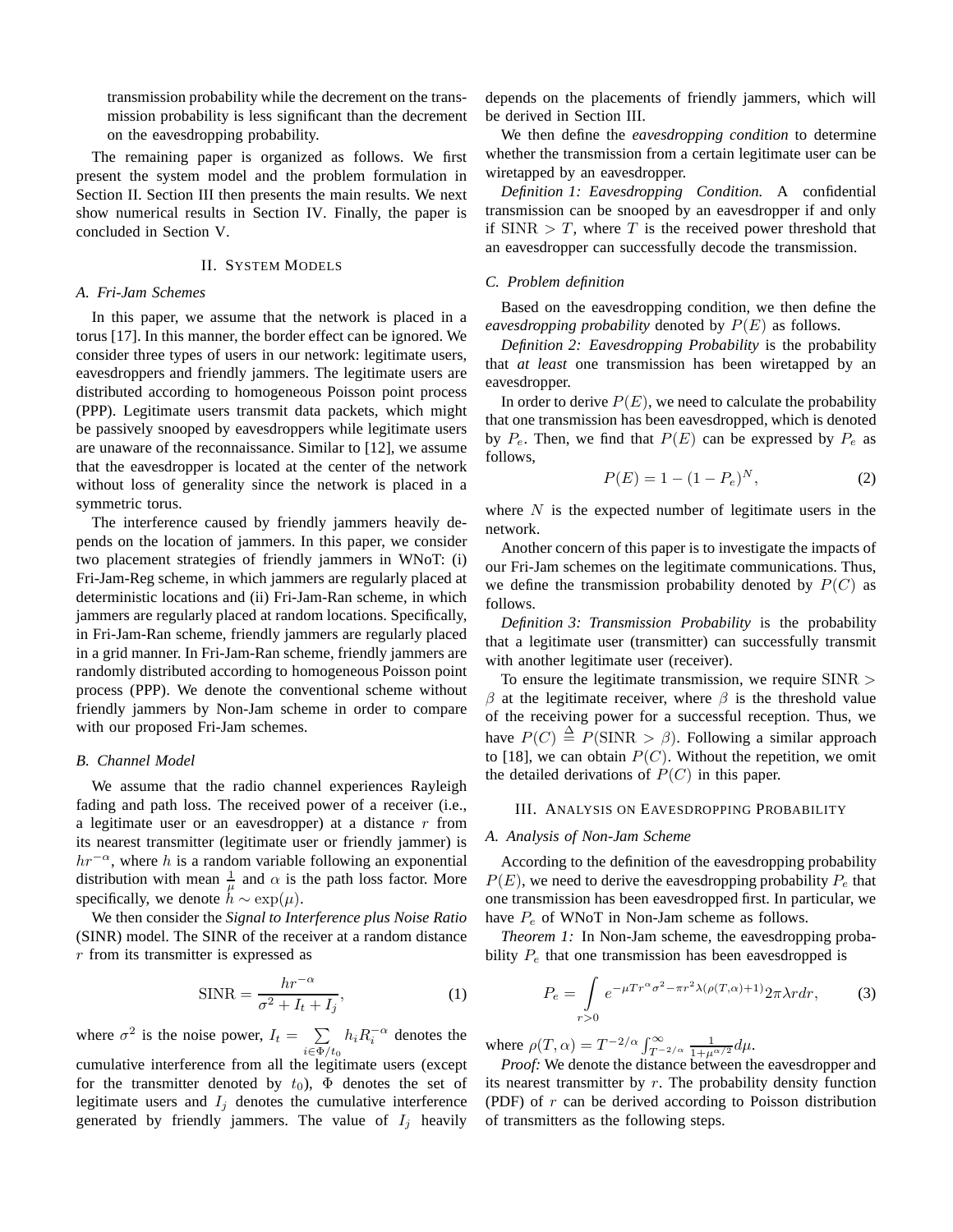Firstly, we have the probability that no transmitter closer than  $R$  given by

$$
P[r > R] = P
$$
[No transmitter closer than  $R] = e^{-\lambda \pi R^2}$ .

Then, the cumulative distribution function (CDF) of  $r$  is  $P[r \le R] = F_R(R) = 1 - e^{-\lambda \pi R^2}$ . We next have the PDF of r as follows,

$$
f_r(r) = \frac{dF_r(r)}{dr} = e^{-\lambda \pi r^2} 2\pi \lambda r.
$$

Since the channel gain is  $h$ , the SINR at eavesdropper is

$$
\text{SINR} = \frac{hr^{-\alpha}}{\sigma^2 + I_t},\tag{4}
$$

where  $I_t = \sum$  $\sum_{i\in\Phi/t_0}h_iR_i^{-\alpha}.$ 

Then, the eavesdropping probability  $P_e$  that one transmission has been eavesdropped is

$$
P_e = E_r [P(\text{SINR} > T|r)]
$$
  
= 
$$
\int_{r>0} P \left[ \frac{hr^{-\alpha}}{\sigma^2 + I_t} > T|r \right] e^{-\lambda \pi r^2} 2\pi \lambda r dr
$$
  
= 
$$
\int_{r>0} P[h > Tr^{\alpha} (\sigma^2 + I_t)|r] e^{-\lambda \pi r^2} 2\pi \lambda r dr.
$$
 (5)

Since  $h$  is a random variable following an exponential distribution with mean  $\frac{1}{\mu}$ , the probability becomes

$$
P[h > Tr^{\alpha}(\sigma^2 + I_t)|r] = E_{I_t}[P[h > Tr^{\alpha}(\sigma^2 + I_t)|r]]
$$
  
\n
$$
= E_{I_t}[\exp[-\mu Tr^{\alpha}(\sigma^2 + I_t)]|r]
$$
  
\n
$$
= e^{-\mu Tr^{\alpha} \sigma^2} \cdot E_{I_t}[\exp(-\mu Tr^{\alpha} I_t)]
$$
  
\n
$$
= e^{-\mu Tr^{\alpha} \sigma^2} \cdot L(\mu Tr^{\alpha}),
$$
\n(6)

where  $L(\cdot)$  denotes the Laplace transform.

More specifically, we have

$$
L_{I_t}(s) = E_{I_t}[e^{-sI_t}]
$$
  
\n
$$
= E_{\Phi, \{h_i\}} \Big[ \exp(-s \sum_{i \in \Phi/b_0} h_i R_i^{-\alpha}) \Big]
$$
  
\n
$$
= E_{\Phi} \Biggl[ \prod_{i \in \Phi/b_0} \frac{\mu}{\mu + sR_i^{-\alpha}} \Biggr]
$$
  
\n
$$
= \exp \left( -2\pi \lambda \int_r^{\infty} \left( 1 - \frac{\mu}{\mu + s v^{-\alpha}} \right) v dv \right).
$$

Substituting variable  $\mu = \left(\frac{v}{rT^{1/\alpha}}\right)^2$ , we then have

 $\tau$ [ $\pi$   $\alpha$ ]

$$
L[\mu Tr^{\alpha}] = \exp(-\pi r^2 \lambda \rho(T, \alpha)), \tag{7}
$$

 $\Box$ 

where 
$$
\rho(T, \alpha) = T^{-2/\alpha} \int_{T^{-2/\alpha}}^{\infty} \frac{1}{1 + \mu^{\alpha/2}} d\mu
$$
.  
It is shown in Theorem 1 that the eavesdropping probability

 $P_e$  heavily depends on the channel conditions (such as the path loss and Rayleigh fading).



Fig. 1. Fri-Jam-Reg Scheme: every jammer is placed at a gray square. Note that we only show a part of the whole network.

## *B. Analysis of Fri-Jam Schemes*

Recall that we consider two placement schemes of friendly jammers: Fri-Jam-Reg and Fri-Jam-Ran. Thus, we categorize our analysis into the following cases.

*Case I: Fri-Jam-Reg Scheme*

We first analyze the case of Fri-Jam-Reg, in which all the jammers are regularly placed in grid manner as shown in Fig. 1. We denote the expectation of the cumulative interference generated by jammers by  $E[I_j]$ , which is given by Lemma 1.

*Lemma 1:* The expectation of the cumulative interference of regular placed jammers is

$$
E[I_j] = \frac{1}{\mu} \sum_{m=1}^{n} E[I_j(m)].
$$
 (8)

П

*Proof:* We present the proof in Appendix A.

We then derive the probability  $P_e$  that one transmission has been eavesdropped, which is given by Theorem 2.

*Theorem 2:* In Fri-Jam-Reg scheme, the probability  $P_e$  that one transmission has been eavesdropped is

$$
P_e = \int_{r>0} e^{-\mu Tr^{\alpha}(\sigma^2 + E_j) - \pi r^2 \lambda(\rho(T,\alpha) + 1)} 2\pi \lambda r dr, \quad (9)
$$

where  $\rho(T, \alpha) = T^{-2/\alpha} \int_{T^{-2/\alpha}}^{\infty} \frac{1}{1 + \mu^{\alpha/2}} d\mu$  and  $E[I_j]$  is given by Eq. (8).

*Proof:* First, the SINR of the receiver at a random distance  $r$  from its nearest transmitter can be expressed as  $SINR =$  $\frac{hr^{-\alpha}}{\sigma^2+I_t+I_j}$ . Then, from the definition of  $P_e$ , we have

$$
P_e = \int_{r>0} P\left[\frac{hr^{-\alpha}}{\sigma^2 + I_t + I_j} > T|r\right] e^{-\lambda \pi r^2} 2\pi \lambda r dr
$$
  
= 
$$
\int_{r>0} P[h > Tr^{\alpha} (\sigma^2 + I_t + I_j)|r] e^{-\lambda \pi R^2} 2\pi \lambda r dr.
$$

According to the channel model (given in Section II-B), we have

$$
P[h > Tr^{\alpha}(\sigma^2 + I_t + I_j)|r]
$$
  
=  $E_{I_t}[\exp(-\mu Tr^{\alpha})(\sigma^2 + I_t + I_j)|r]$   
=  $e^{-\mu Tr^{\alpha}(\sigma^2 + E[I_j])} \cdot E_{I_t}[\exp(-\mu Tr^{\alpha}I_t)]$   
=  $e^{-\mu Tr^{\alpha}(\sigma^2 + E[I_j])} \cdot L(\mu Tr^{\alpha}),$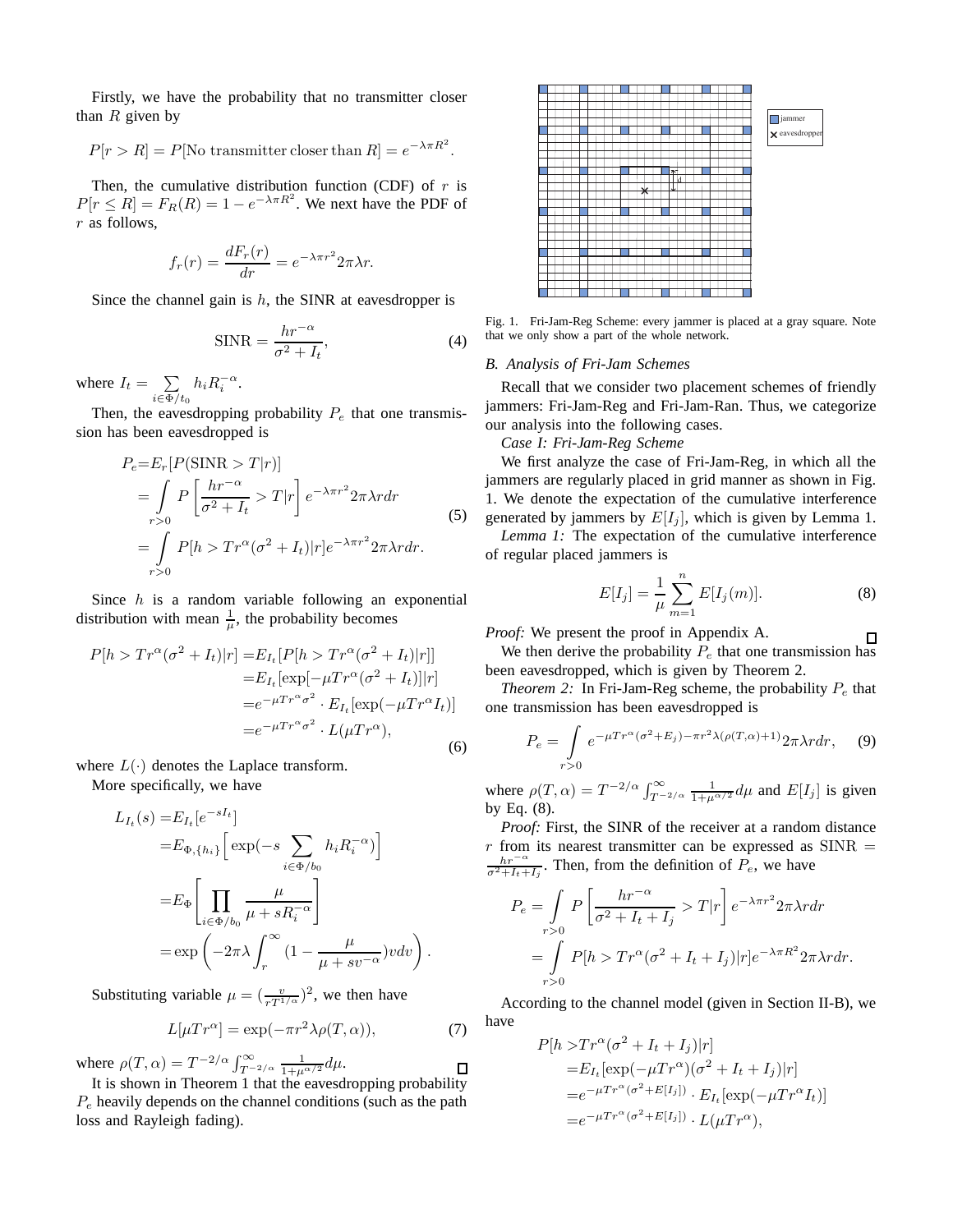where  $L(\mu Tr^{\alpha}) = \exp(-\pi r^2 \lambda \rho(T,\alpha)), \rho(T,\alpha) =$  $T^{-2/\alpha} \int_T^{\infty} \frac{1}{1+(\mu)}$  $\frac{1}{1+(\mu)^{\alpha/2}}d\mu$  and  $E[I_j]$  is given by Eq. (8).  $\Box$ 

It is shown in Theorem 2 that the probability  $P_e$  heavily depends on the path loss factor  $\alpha$ , the Rayleigh fading factor  $\mu$ , the noise  $\sigma$  and the placement parameter d. Section IV will give the numerical results that will further confirm this observation.

# *Case II: Fri-Jam-Ran Scheme*

We then analyze the case of Fri-Jam-Ran, in which all the jammers are randomly distributed in the network. Recall that both jammers and legitimate users are distributed according to PPP while they have the different distribution parameters. In particular, we denote the PPP density of legitimate users by  $\lambda_1$  and the PPP density of friendly jammers by  $\lambda_2$ . Based on the well-known stochastic geometric results [18], we can obtain Theorem 3 on the probability  $P_e$  that one transmission has been eavesdropped as follows.

*Theorem 3:* In Fri-Jam-Ran scheme, the probability  $P_e$  that one transmission has been eavesdropped is

$$
P_e = \int_{r>0} e^{-\mu Tr^{\alpha}\sigma^2} \cdot L_{I_t}(\mu Tr^{\alpha}) \cdot L_{I_j}(\mu Tr^{\alpha})e^{-\lambda_1 \pi R^2} 2\pi \lambda_1 r dr,
$$

where  $L_{I_t}[\mu Tr^{\alpha}]$  =  $\exp(-\pi r^2 \lambda_1 \rho(T, \alpha)),$  $L_{I_j}[\mu Tr^{\alpha}]$  =  $\exp(-\pi r^2 \lambda_2 \rho(T,\alpha))$  and  $\rho(T,\alpha)$  =  $T^{-2/\alpha} \int_{T^{-2/\alpha}}^{\infty} \frac{1}{1+\mu^{\alpha/2}} d\mu.$ 

*Proof:* According to the channel model defined in Section II-B, we have the

$$
P_e = \int_{r>0} P\left[\frac{hr^{-\alpha}}{\sigma^2 + I_t + I_j} > T|r\right] e^{-\lambda \pi r^2} 2\pi \lambda r dr
$$
  
= 
$$
\int_{r>0} P[h > Tr^{\alpha} (\sigma^2 + I_t + I_j)|r] e^{-\lambda_1 \pi R^2} 2\pi \lambda_1 r dr.
$$
 (10)

Following the similar analysis process to [18], we then have

$$
P[h > Tr^{\alpha}(\sigma^2 + I_t + I_j)|r] = e^{-\mu Tr^{\alpha} \sigma^2} \cdot L_{I_t}(\mu Tr^{\alpha}) \cdot L_{I_j}(\mu Tr^{\alpha})
$$
\n(11)

Substituting  $P[h] > Tr^{\alpha}(\sigma^2 + I_t + I_j)|r]$  in Eq. (10) by RHS of Eq. (11), we finally prove the above result.  $\Box$ 

It is shown in Theorem 3 that the probability  $P_e$  heavily depends on both the node density  $\lambda_1$  of legitimate users and the node density  $\lambda_2$  of jammers, and the channel conditions.

According to the definition of the probability of eavesdropping attack  $P(E)$ , we have

$$
P(E) = 1 - (1 - P_e)^N,
$$

where  $P_e$  is given by Theorem 1, Theorem 2 and Theorem 3 in Non-Jam scheme, Fri-Jam-Reg scheme and Fri-Jam-Ran scheme, respectively. In next section, we will present numerical results of  $P(E)$  based on the above schemes.

### IV. NUMERICAL RESULTS

# *A. Comparisons of different schemes*

In the first set of results, we compare the probability of eavesdropping attacks  $P(E)$  of Fri-Jam-Ran scheme with that

of Non-Jam scheme. Note that the larger node density  $\lambda_2$  in Fri-Jam-Ran scheme and the smaller  $d$  in Fri-Jam-Reg scheme imply the higher cost (i.e., more jammers are deployed in the network). As shown in Fig. 2, the results of Non-Jam scheme are shown in a dash curve and the results of Fri-Jam-Ran scheme are shown in solid curves with markers, where we choose the different values of node density  $\lambda_2$  of friendly jammers (ranging from 0.2 to 2.0) and the value of node density  $\lambda_1$  of legitimate user is 0.5. It is shown in Fig. 2 that Non-Jam scheme always has higher values of  $P(E)$  than Fri-Jam-Ran scheme, implying that *using friendly jammers in WNoT can effectively reduce the probability of eavesdropping attacks*.

It is also shown in Fig. 2 that the probability of eavesdropping attacks  $P_E$  decreases with the increment of jammers density  $\lambda_2$ , implying that *adding more jammers can further improve the effect of mitigating eavesdropping attacks*. For example, when  $\alpha = 4$  and the threshold  $T = 5dB$  (as shown in Fig. 2 (b)),  $P_E$  of Non-Jam scheme is 0.719 while  $P_E$  of Fri-Jam-Ran scheme is reduced to 0.393 with jammers density  $\lambda_2 = 0.8$  and 0.211 with jammers density  $\lambda_2 = 2.0$ .

) jammer density  $\lambda_2$ . Take Fig. 3 (b) as an example again. In the second set of results, we compare the probability of eavesdropping attacks  $P(E)$  of Fri-Jam-Reg scheme with that of Non-Jam scheme. Fig. 3 shows the results, where a dash curve represents  $P(E)$  of Non-Jam scheme and solid curves with markers depict the results of Fri-Jam-Reg scheme. Similar to Fig. 2, we find that using friendly jammers can always reduce the eavesdropping probability compared with the Non-Jam scheme. Moreover, it is shown in Fig. 3 that the probability of eavesdropping attacks  $P(E)$  heavily depends on both the channel conditions and system parameter  $d$ . Specifically, it is shown in Fig. 3 (b) that the probability of eavesdropping attack  $P_E$  decreases with the decreased values of  $d$ . In fact, the  $d$  in Fri-Jam-Reg scheme plays a similar role to jammer density  $\lambda_2$  in Fri-Jam-Ran scheme. In other words, decreasing  $d$  is equivalent to the effect of increasing When the threshold is  $T = 5dB$  and  $\alpha = 4$ ,  $P_E$  of Non-Jam scheme is 0.7176 while  $P_E$  becomes 0.072 with  $d = 0.2$ , implying that using more friendly jammers can further reduce the eavesdropping probability.

## *B. Impacts of friendly jammers on legitimate transmissions*

Another concern is to investigate whether friendly jammers will significantly affect the legitimate transmissions. In order to differentiate the effect with jammers and the effect without jammers in terms of the eavesdropping probability and the transmission probability, we define the *eavesdropping deviation*  $D_E$  and the *transmission deviation*  $D_C$  as follows.

*Definition 4: Eavesdropping deviation*  $\mathcal{D}_E$  is equal to the difference between the eavesdropping probability  $P(E)$  without jammers and the eavesdropping probability  $P(E)$  with jammers.

*Definition 5: Transmission deviation*  $D_C$  is equal to the difference between the transmission probability  $P(C)$  without jammers and the transmission probability  $P(C)$  with jammers.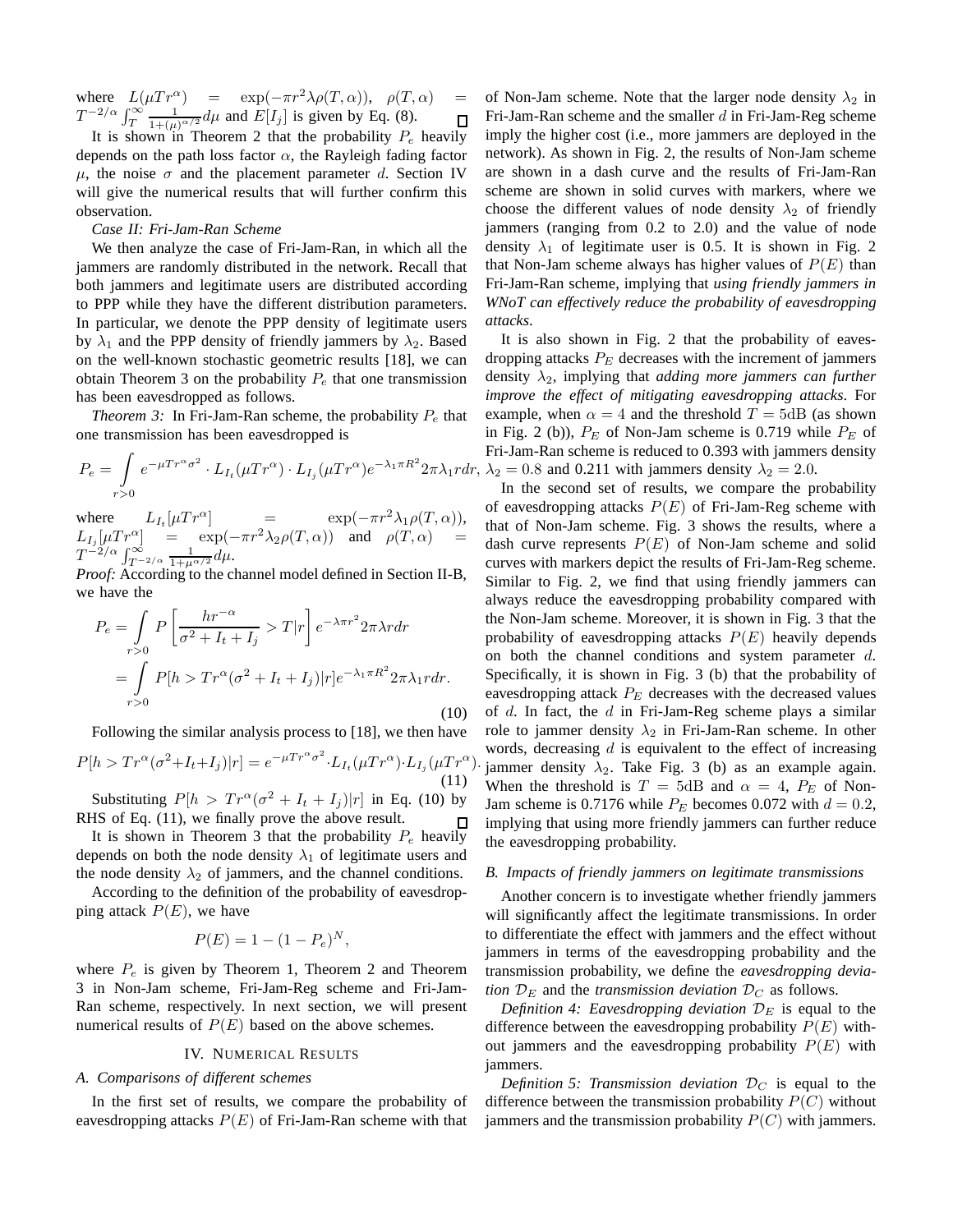

Fig. 2. Probability of eavesdropping attacks  $P(E)$  with Fri-Jam-Ran scheme (PPP) versus Non-Jam scheme when  $\alpha = 3, 4, 5$  with SINR threshold T ranging from 0 dB to 20 dB.



Fig. 3. Probability of eavesdropping attacks  $P(E)$  with Fri-Jam-Reg scheme (Grid) versus Non-Jam scheme when  $\alpha = 3, 4, 5$  with SINR threshold T ranging from 0 dB to 20 dB.

We then derive the eavesdropping deviation  $\mathcal{D}_E$  and the transmission deviation  $\mathcal{D}_C$  in the first case of comparing Fri-Jam-Ran scheme with Non-Jam scheme. In particular, we have  $\mathcal{D}_E(\text{Ran}) = P_{\text{Non-Jam}}(E) - P_{\text{Fri-Jan-Ran}}(E)$ , where  $P_{\text{Non-Jam}}(E)$  denotes the eavesdropping probability of Non-Jam scheme and  $P_{\text{Fri}-\text{Jan}-\text{Ran}}(E)$  denotes the eavesdropping probability of Fri-Jam-Ran scheme. Besides, we have  $\mathcal{D}_C(\text{Ran}) = P_{\text{Non-Jam}}(C) - P_{\text{Fri-Jan-Ran}}(C)$ , where  $P_{\text{Non-Jam}}(C)$  denotes the transmission probability of Non-Jam scheme and  $P_{\text{Fri}-\text{Jan}-\text{Ran}}(C)$  denotes the transmission probability of Fri-Jam-Ran scheme. Note that  $P(C)$  can be calculated by [18] and we omit the detailed derivations in this paper.

Table I shows the comparison results. As shown in Table I, the eavesdropping deviation is much larger than the transmission deviation at the same network settings, implying that *using jammers in WNoT will not significantly affect the legitimate communications* compared with the reductions on the eavesdropping probability. For example, when  $\lambda_2 = 2.0$ ,  $\mathcal{D}_E = 0.5178$ , implying that there is nearly 52% reduction on the eavesdropping probability while there is less than  $10\%$ reduction on the transmission probability (i.e.,  $\mathcal{D}_C = 0.0963$ ).

Similarly, we derive derive the eavesdropping deviation  $\mathcal{D}_E$  and the transmission deviation  $\mathcal{D}_C$  in the second case of comparing Fri-Jam-Reg scheme with Non-Jam scheme. Table II shows the comparison results. It is shown in Table II that Fri-Jam-Reg scheme can also significantly reduce the eavesdropping probability with only minor influence on the legitimate transmissions (e.g., the reduction of  $P(E)$  is 67%

TABLE I EAVESDROPPING DEVIATION AND TRANSMISSION DEVIATION OF COMPARING FRI-JAM-RAN SCHEME WITH NON-JAM SCHEME WHEN  $T = 10$ dB AND  $\alpha = 4$ .

| Density      | Eavesdropping                         | Transmission                          |
|--------------|---------------------------------------|---------------------------------------|
| $\lambda_2$  | deviation $\mathcal{D}_E(\text{Ran})$ | deviation $\mathcal{D}_C(\text{Ran})$ |
| 0.2          | 0.1120                                | 0.0303                                |
| 0.8          | 0.3316                                | 0.0718                                |
| 1.4          | 0.4470                                | 0.0880                                |
| 2.0          | 0.5178                                | 0.0963                                |
| <b>TABLE</b> |                                       |                                       |

EAVESDROPPING DEVIATION AND TRANSMISSION DEVIATION OF COMPARING FRI-JAM-REG SCHEME WITH NON-JAM SCHEME WHEN  $T = 10$ dB AND  $\alpha = 4$ .

| Distance | Eavesdropping                         | Transmission                          |
|----------|---------------------------------------|---------------------------------------|
| d.       | deviation $\mathcal{D}_E(\text{Reg})$ | deviation $\mathcal{D}_C(\text{Reg})$ |
| 0.2      | 0.6650                                | 0.1143                                |
| 0.4      | 0.5195                                | 0.0977                                |
| 0.6      | 0.3467                                | 0.0742                                |
| 0 ጸ      | 0.2054                                | 0.0500                                |

while the reduction of  $P(C)$  is only 11% when  $d = 0.2$ ).

# V. CONCLUSION

In this paper, a novel anti-eavesdropping scheme has been proposed to mitigate the eavesdropping attacks in Wireless Network of Things (WNoT). In particular, we analyze the eavesdropping probability with consideration of various channel conditions (such as Rayleigh fading and the path loss effect) and the placement of friendly jammers (such as regular